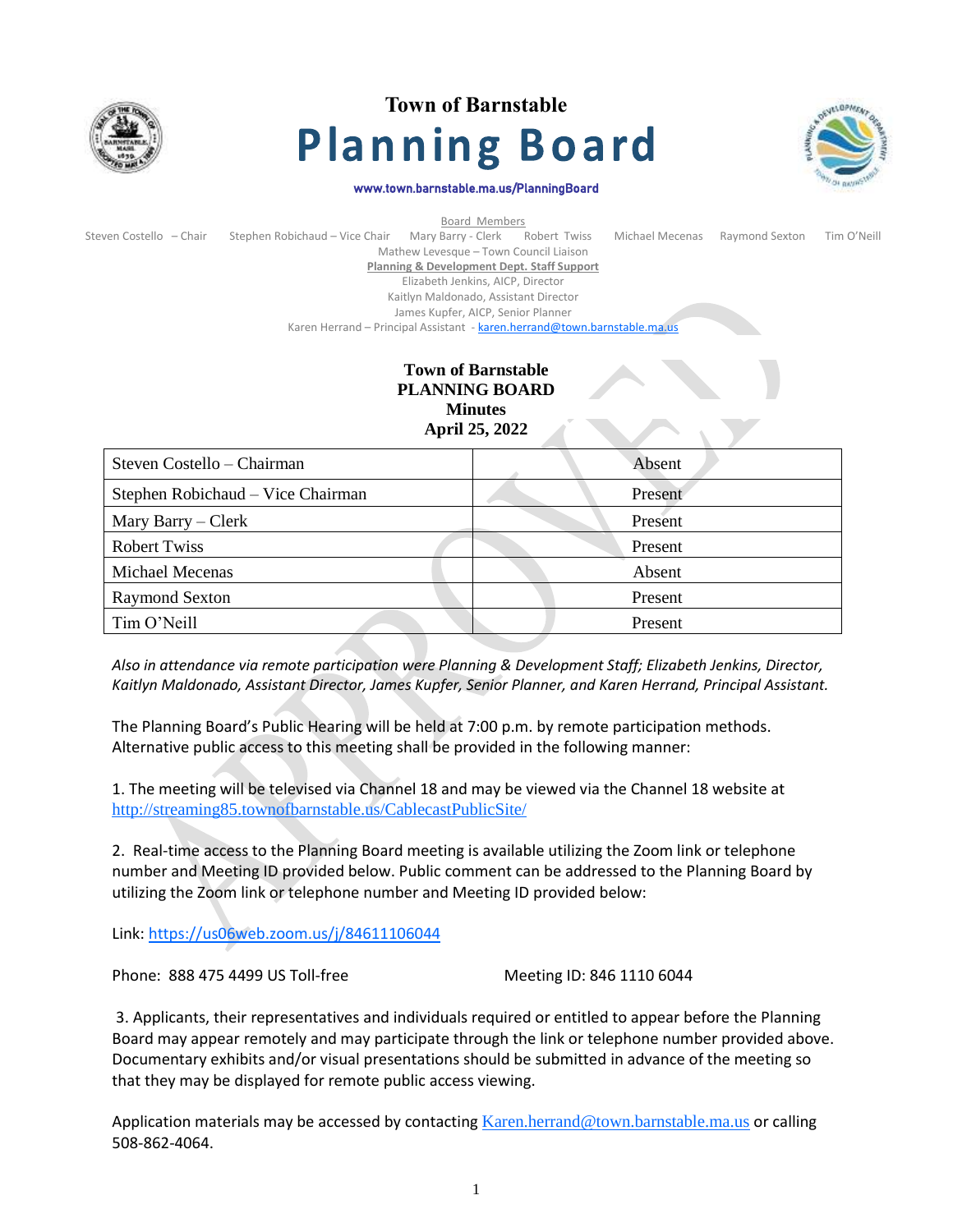## **Vice Chair Stephen Robichaud will be sitting in for Chair Steven Costello tonight as he is not present.**

**Attendance Roll Call Bob Twiss Ray Sexton Tim O'Neill Mary Barry Stephen Robichaud**

**Call to Order** Introduction of Board Members and Staff Members

**Notice of Recording** This meeting is being recorded and broadcast on Channel 18 and in accordance with MGL Chapter 30A §20. The Chair must inquire whether anyone else is taping this meeting and to please make their presence known.

## **Public Comment – No General Public Comment**

### **Subdivisions:**

**Pilots Way, Sub. No. 288, Modification of Definitive Subdivision, Deacon Crocker, Trustee** seeks to amend the approved Definitive Subdivision plan, #288, as required by the existing covenant and plan in order to modify the roadway known as Pilots Way. (Majority of Full Board)

**Vice Chair Stephen Robichaud entertains a motion to open the public hearing, moved by Bob Twiss, seconded by Mary Barry,**

**Roll Call Vote: Bob Twiss - aye Ray Sexton - aye Tim O'Neill - aye Mary Barry - aye Stephen Robichaud - aye**

Attorney Senie in attendance representing the Crocker's. He gives a history of the lots and covenants. No covenant recorded for 10 years. Other lots developed. ANR plans. Road never improved. 55 Pilots Way, would like to build house on it. Lot 5 owned by Deacon's lot, undeveloped. What improvements for public safety. All Departments have walked the site with the applicant. Don't want to lose the rural character of the small dead end road. He has sent a letter today with information as well.

Tim Santos, Merrill Engineers and Land Surveyor's. Shares screen with a colored plan. Proposed road improvement modifications. Road widening, close to Route 6A, 16 ft. wide, would narrow down to 14 ft. in certain area. Road is very rural/country looking. Will keep gravel look as is. Max width to 14 ft. some widening at the four way section. Have list of waivers from 1973, 11 of them, basically drainage and width. Upgrade for safety of the lots.

Jim Kupfer, this would be amending a subdivision placed with an ANR plan, 1983, the covenant reflects requirement that any lot release would require upgrade to subdivision standards. Went back to 1973 rules and regulations. Fire Chief, haven't heard back with any additional comments yet. Need final word. Also DPW didn't express any concerns pertinent to DPW at this time. Expect to have feedback by next meeting from both entities.

## **Public Comment**

Jessica Buonopane. Future Homeowners Association (HOA) and road maintenance in the future. Doesn't want it to end up unmaintained.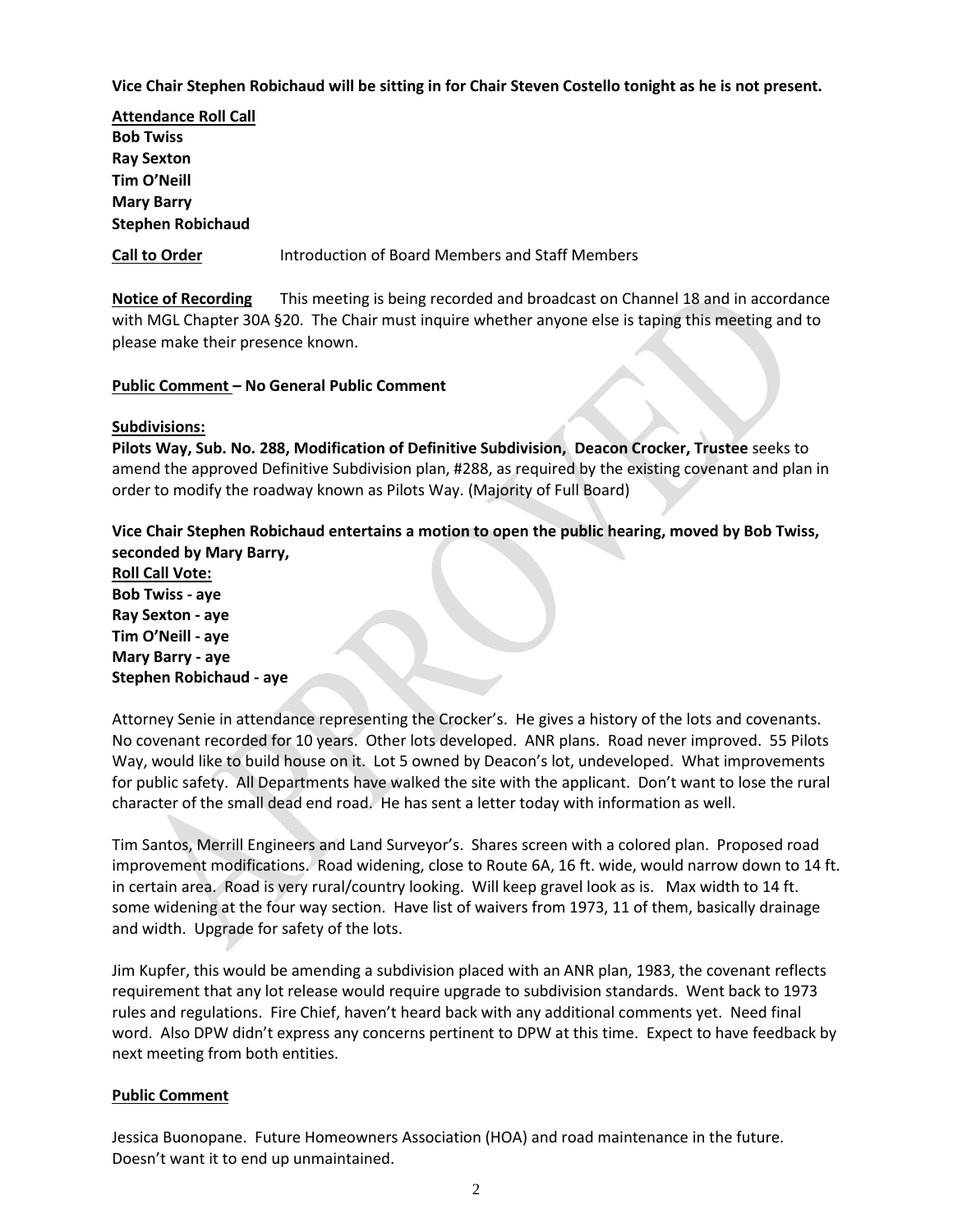Attorney Senie, road maintenance agreement, has some provisions, if need to improve Pilots Way, the cost to his client. Annually what funds would be put into a fund for improvements/mechanism. That calls for a majority vote for all properties. Not recorded, has an agreement and signed. Can get to the Board in a few days.

Jessica Buonopane. The end of Pilot's Way, turnaround, this is considerably overgrown at this point, how would this work?

Tim Santos replies currently this plan is for the improvements for a firetruck to turn around.

Town Councilor Gordon Starr in attendance. Private citizen/abutter here. Concerned that the map of the turnaround is unreadable, can't tell what is stone wall and what is trees. Very concerned about the turnaround, which is on private land. Way not plowed by town. No drainage plan. A lot of waivers in 1973. Can keep road gravel road. Very few places to turn around. Public safety need fire hydrant put in the road as well.

Roy\_\_\_\_\_\_ in attendance. He has book page of HOA, Book and page - 27126 pg, 185, 9310.

Gordon Starr, doesn't think the HOA has ever been addressed. Never had any meetings for this, need to start all over again.

Attorney Senie, Fire truck would be on Deacon's Aunt Priscilla Drier property. Not sure if agreeable for a Fire truck to back up on her property. We could modify the plan to do this. Gravel area for turnaround.

Priscilla Drier – no objection to put that on her property.

Deacon Crocker in attendance. Asks if seen any drainage problems, he has not seen any. Fire Chief and he have had conversation on site, has stated that the road is suffice as it stands. Hasn't had any issue turning around. Appreciates Priscilla Drier stating alright for property use.

Ray Sexton – Findings and Conditions. How to apply? Procedure for.

Jim Kupfer, yes, Conditions would be standard and more administrative. Road maintenance agreement. Once to a point where Board satisfied will do Findings. Road waivers may be granted to subdivision regulations. Review of all information with final conclusion.

Ray Sexton, map hard to read. Directs to Tim Santos to point out turnaround area.

Tim Santos, points out the areas, four way turn around. Pilots Way ends at the old railroad.

Gordon Starr, he lives along edge of tracks, west side.

Doug Cleary, he lives Lot 2. Looking forward to when revisions made.

Vice Chair Stephen Robichaud states will leave public hearing open.

Gordon Starr, maybe staked out where turn around is supposed to be, so all can look at.

Tim Santos, will do that.

Tim O'Neill – any major grade/slip changes.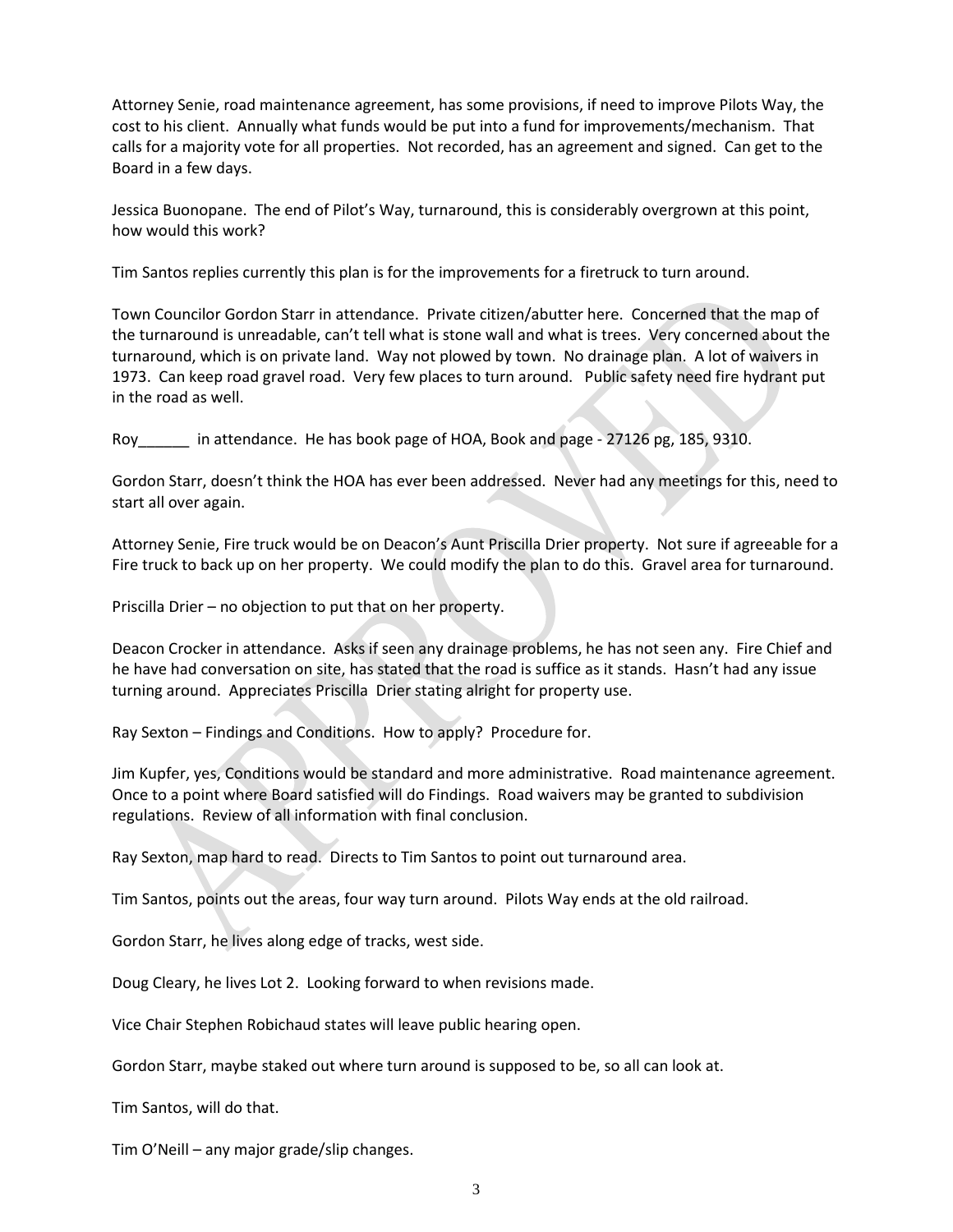Tim Santos, just a minor widening/resurfacing. Gravel, need new topping to. No major grade changes.

Tim O'Neill, drainage issues/concerns? Any comments?

Doug Cleary, at base, does get a pretty large pool area, flows downhill to the base of his driveway. Would like to see it addressed.

Tim O'Neill any ruts or potholes in road? Stable?

Gordon Starr replies, fairly stable, do get potholes. If this plan will change the cross section, not sure what will do to the drainage – creates ruts. Not the same all the time, continual upkeep job.

Tim O'Neill road maintenance/snow plow/up keep of, who's been doing the maintenance?

Gordon Starr replies, the Town has started to plow the road. Does not plow the back end, drop in grade area. Gets plowed about 8 ft. wide.

Mary Barry, they will need a maintenance agreement to be filed. Utility plan for drainage, doesn't sound like well drained. Private road.

Jim Kupfer, DPW does need to review. Likely minimal drainage changes with this type of roadway.

Vice Chair Stephen Robichaud, need more information from several entities. Will keep public hearing open until that time.

# **Vice Chair Stephen Robichaud entertains a motion to continue, moved by Bob Twiss to continue to May 9, 2022, seconded by Mary Barry,**

**Roll Call Vote: Bob Twiss - aye Ray Sexton - aye Tim O'Neill - aye Mary Barry - aye Stephen Robichaud - aye**

## **Regulatory Agreements:**

**Modification to RA 2017-003 Sea Captain's Row, CapeBuilt Pleasant Street, LLC** seeks to modify Regulatory Agreement No. 2017-003 to include the addition of a single one-bedroom "walkout" apartment to be added in the basement level of each of the two buildings that were previously approved as Buildings A and B. This will increase the total project unit count from 60 to 62. The Applicant also seeks to modify the relief previously granted from the General Ordinance, Chapter 9, Article I Inclusionary Affordable Housing Requirements – Section 9-4-D. to allow for two 1-bedroom apartments at 50% of Area Median Income on a "floating" basis dispersed within the forty-four (44) rental apartments in Phase One. (Majority of members present and voting) Applicant has requested a continuance.

**Vice Chair Stephen Robichaud entertains a motion to open the public hearing, moved by Mary Barry, seconded by Ray Sexton,**

**Roll Call Vote: Bob Twiss - aye Ray Sexton - aye Tim O'Neill - aye Mary Barry - aye Stephen Robichaud - aye**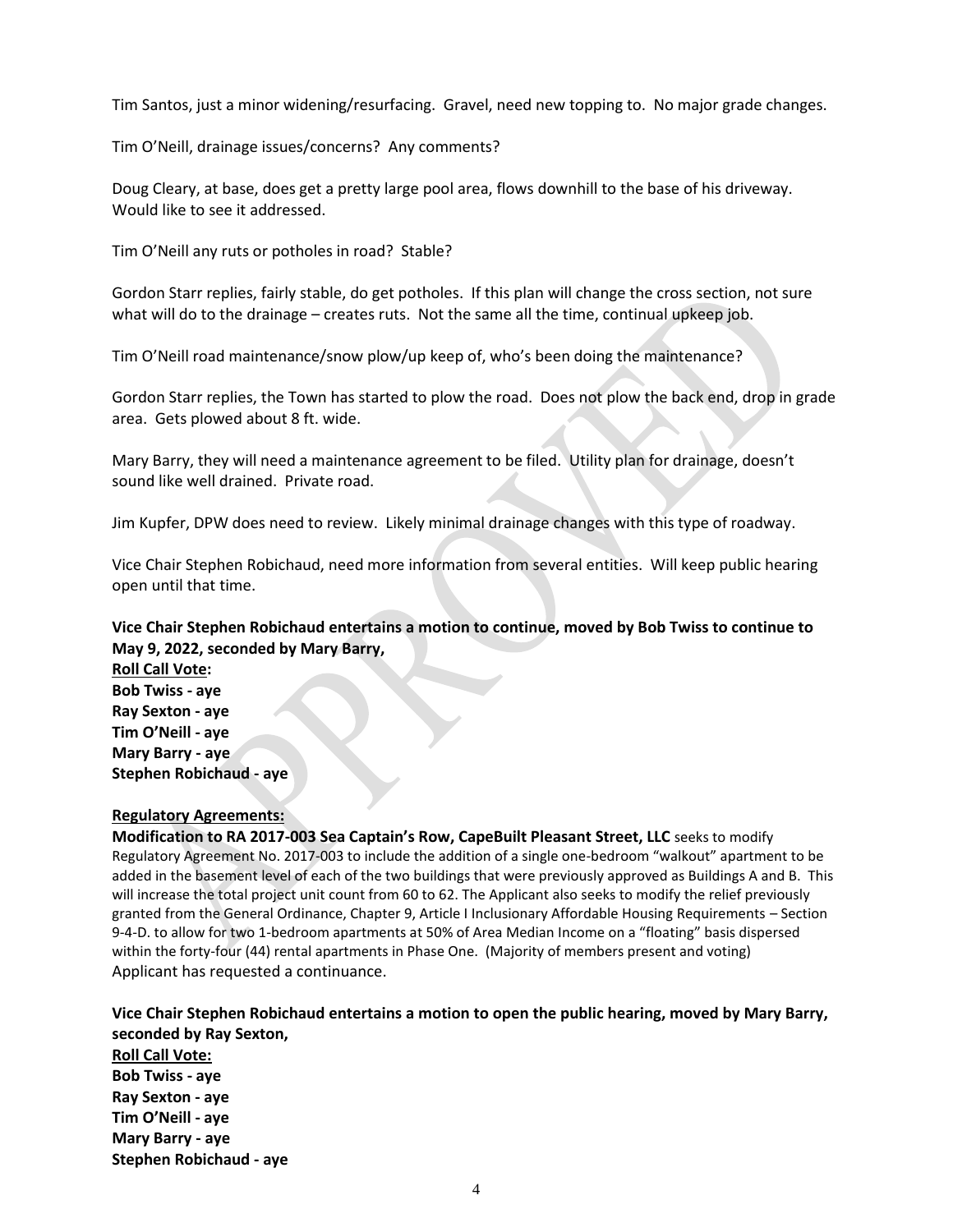Jim Kupfer, explains, draft regulatory agreement application, just got an updated draft. We are awaiting a few other items to be addressed on the plan.

# **Motion made by Mary Barry to continue the request to amend Regulatory Agreement 2017-003 Sea Captain's Row to May 9th 2022, at 7:00 PM, seconded by Bob Twiss,**

**Roll Call Vote: Bob Twiss - aye Ray Sexton - aye Tim O'Neill - aye Mary Barry - aye Stephen Robichaud - aye**

#### **Staff Updates**

Jim Kupfer – friendly 40B. Zoning Board of Appeals (ZBA) has for standard 40B regulations. Applicant that wants to pursue but has a public benefit for the community. Comes in the way by signature from Town Manager, goes to state prior to any permits that would go to ZBA. Public input for. Have some potential next steps for a process. Planning Board would be the entity to come before for this. This would be the exception, not the rule. Has to serve a real public benefit to the community. Two main avenues, minor and major. Minor habitat for humanity, could move forward. The major, may have impacts and need vetting. Would not be typical public hearing. Housing committee and Planning Board work together for this. Town Manager's consideration. Would determine if letter needs to go to the State, then could streamline to ZBA. Send any comments along.

Tim O'Neill thinks this is great. Has seen it get bogged down in other towns. Good opportunity for vetting major concerns and guidance before final to ZBA. Town will benefit from.

#### **Local Comprehensive Plan**

Elizabeth Jenkins – LCP update. Making progress, hope to have appointments ratified shortly by Town Council. Got support for housing production plan. CPC has partnered.

#### **Matters Not Reasonably Anticipated by the Chair**

#### **Approval of Minutes**

April 11, 2022, draft minutes

### **Vice Chair Stephen Robichaud entertains a motion to approve the draft minutes of April 11, 2022, moved by Mary Barry, seconded by Tim O'Neill,**

**Roll Call Vote: Bob Twiss - aye Ray Sexton - aye Tim O'Neill - aye Mary Barry - aye Stephen Robichaud - aye**

**Future Meetings:** May 9<sup>th</sup> and May 23<sup>rd</sup>, 2022, @ 7:00 p.m.

**Adjournment Motion made by Mary Barry to adjourn, seconded by Bob Twiss, Roll Call Vote: Bob Twiss - aye Ray Sexton - aye**